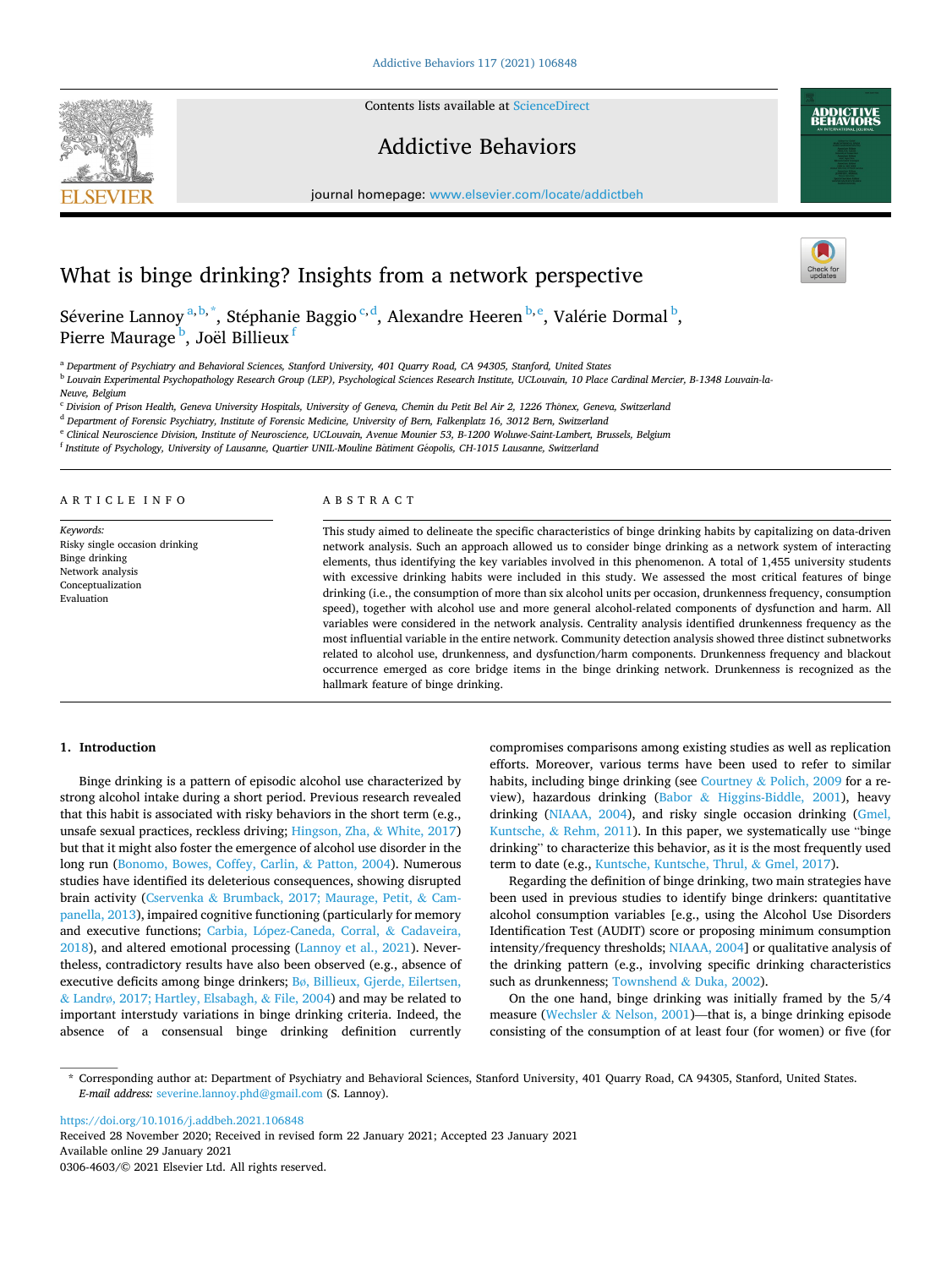men) alcohol units on a single occasion. The National Institute for Alcohol Abuse and Alcoholism [\(NIAAA, 2004](#page-5-0)) then amended the criterion for the 5/4 measure by including the need to reach a blood alcohol concentration level of at least 0.08 gr/dl during a single drinking episode. However, this proposal did not consider binge drinking frequency. As the neurotoxic effects of alcohol are related to this factor, other works have used the frequency of binge drinking episodes as the primary dependent variable (e.g., Henges & [Marczinski, 2012\)](#page-5-0). In Europe, this definition has been adapted to the quantity of pure ethanol contained in one drink (10 gr in most European countries versus 14 gr of ethanol in the US). The most commonly used European threshold is thus the consumption of six or more alcohol units on one occasion (e.g., [ESPAD, 2015; Hanewinkel et al., 2012\)](#page-5-0), as assessed by the AUDIT. Recent research further suggests that considering six or more alcohol units on one occasion (for women) and seven or more alcohol units (for men) allowed for a reliable capture of binge drinking (Cortés-Tomás, Giménez-Costa, Motos-Sellés, & [Sancerni-Beitia, 2017; Motos-Sell](#page-4-0)és, Cortés-Tomás, & Giménez-Costa, 2020), especially with a binge drinking frequency from 5 to 12 times in the last six months. Despite these improvements, the validity of this quantity criterion has been criticized, notably because it relates to neither alcohol-related problems nor to functional impairments associated with binge drinking [\(Pearson, Kir](#page-5-0)ouac, & [Witkiewitz, 2016\)](#page-5-0). Indeed, this quantitative evaluation merges the drinking consequences in a common outcome, which hampers emphasis on the specificities of the drinking pattern, especially those related to intense acute alcohol intoxication (e.g., blackout, alcoholrelated injuries).

On the other hand, a different approach has been developed to focus on more qualitative binge drinking characteristics [\(Townshend](#page-5-0) & Duka, [2002\)](#page-5-0), i.e., by computing a binge drinking score based on consumption speed and drunkenness frequency. Cut-off scores have also been suggested to identify binge drinkers, these cut-offs being primarily based on the selection of the lowest and highest 33.3% of a sample of 245 young adults ([Townshend](#page-5-0) & Duka, 2005). Although the use of this score has spread (e.g., Bø [et al., 2017; Czapla et al., 2015; Kessler, Pajak, Harkin,](#page-4-0) & [Jones, 2013](#page-4-0)), criticisms have also been raised regarding the validity of this index. Indeed, it has been shown that it poorly predicted harmful drinking patterns ([Lake et al., 2015\)](#page-5-0). Moreover, the consideration of higher versus lower binge drinking scores is highly dependent on the sample, which may lead to poor comparisons between research results (Bø[, Aker, Billieux,](#page-4-0) & Landrø, 2016).

The absence of a consensual evaluation of binge drinking thus still strongly thwarts the development of this research field. Several conceptual works have tackled this issue and proposed updated definitions of binge drinking patterns. In particular, [Maurage et al. \(2020\)](#page-5-0) have recently identified, relying on the above-mentioned definitions, six critical variables that should be considered in the operationalization and measurement of binge drinking: physiological symptoms (blood alcohol concentration level), psychological symptoms (self-reported drunkenness symptoms such as motor difficulties or memory loss), the ratio between binge drinking episodes and other drinking occasions (overall alcohol use), the frequency of binge drinking, the consumption speed, and the alternation between alcohol intoxication and withdrawal episodes. However, research still needs to evaluate how these distinct variables cohere together and their respective importance in binge drinking.

One of the key issues hampering the outcome of a definition might be related to the fact that current analytic approaches have simplified the binge drinking habit by tallying all its distinct constitutive features to achieve a sum score as index of binge drinking. However, such approaches do not allow consideration of the distinct features of binge drinking (e.g., morning drinking and memory loss should be differentially related to binge drinking) and their potential interaction (e.g., the frequency of drunkenness episodes may foster speed consumption and vice versa). Notably, this conceptual paucity is at odds with contemporary views of mental disorders, which emphasize the critical need to

focus on the links between the components assumedly involved in mental disorders rather than on the component per se [\(Borsboom,](#page-4-0)  [2017\)](#page-4-0). To address this possibility, in the current study, we relied on network analytical framework to visualize and unfold the intricate relationships among the core features of binge drinking.

The network approach, initiated in psychiatry and psychopathology (e.g., [Borsboom, Cramer, Schmittmann, Epskamp,](#page-4-0) & Waldorp, 2011; [Schmittmann et al., 2013](#page-4-0)), has been recently applied to a wide range of domains (see [Contreras, Nieto, Valiente, Espinosa,](#page-4-0) & Vazquez, 2019; Fried & [Cramer, 2017](#page-4-0) for reviews). Network analyses elucidate associations between nodes (psychiatric symptoms; [Contreras et al., 2019](#page-4-0)), therefore allowing disorders to be visualized as network systems of interacting elements. We believe that viewing the variables related to binge drinking together with alcohol use and alcohol-related dysfunction/harm as interacting nodes can provide a radical new lens on these intricate relationships. As it constitutes the widest and easiest way to currently assess alcohol consumption, we particularly focused on selfreported variables of alcohol consumption. We had two main research questions. First, what are the central features of binge drinking in the network (that is, the most important variables to describe binge drinking)? It is worth noting that highly influential nodes are hypothesized to drive the instigation and maintenance of the network system [\(Borgatti,](#page-4-0)  [2005\)](#page-4-0). Second, are there separate subnetworks related to the specific alcohol consumption characteristics shown by binge drinkers, and if so, what are the variables that connect them? Accordingly, we tested whether the distinct nodes cohere as a unitary binge drinking network or instead constitute distinct subnetworks. We then explored the associations between alcohol-related variables to reveal the connections among binge drinking features. The combination of these analyses may thus offer viable heuristics in the identification of potent binge drinking variables and constitute a pivotal phase in the identification of targets ripe for evaluation, prevention, and intervention programs.

## **2. Material and Methods**

#### *2.1. Participants*

A total of 4,198 French-speaking participants (UCLouvain; Belgium) were recruited through an online questionnaire sent by email to all university students. In this sample, we considered all participants aged between 18 and 30 years old ( $n = 4,073$ ) and captured excessive drinkers by selecting people who drank six or more alcohol units on one occasion at least once a month during the last 6 months ( $n = 2,289$ ). This consumption criterion currently constitutes the most recognized binge drinking variable in both experimental and epidemiological research (e. g., Archie, Zangeneh Kazemi, & [Akhtar-Danesh, 2012; Poulton, Mack](#page-4-0)[enzie, Harrington, Borg,](#page-4-0) & Hester, 2016). Finally, we excluded participants with missing data, leading to a final sample of 1,455 participants (52.4% women; mean age  $= 20.79 \pm 2.36$ ). All participants gave online consent before starting the survey and their anonymity was guaranteed (no personal data were collected, including Internet protocol addresses). The study protocol was approved by the local ethical committee and data collection was conducted in accordance with the Declaration of Helsinki.

# *2.2. Procedure and measures*

The online survey (Qualtrics LLC, Provo, USA) assessed sociodemographic (age, gender, study year, and living environment) and alcohol consumption (an alcohol dose containing 10 gr of pure ethanol in Belgium) variables by using French-validated questionnaires. The AUDIT was first administered ([Gache et al., 2005](#page-5-0)), measuring alcohol use (items 1–3) and alcohol-related problems (items 4–10) (see [Table 1](#page-2-0)). To be consistent with the harmful dysfunction model of alcohol use disorder (Wakefield & [Schmitz, 2015\)](#page-5-0), we used the terminology of alcohol-related dysfunction/harm components to refer to the last seven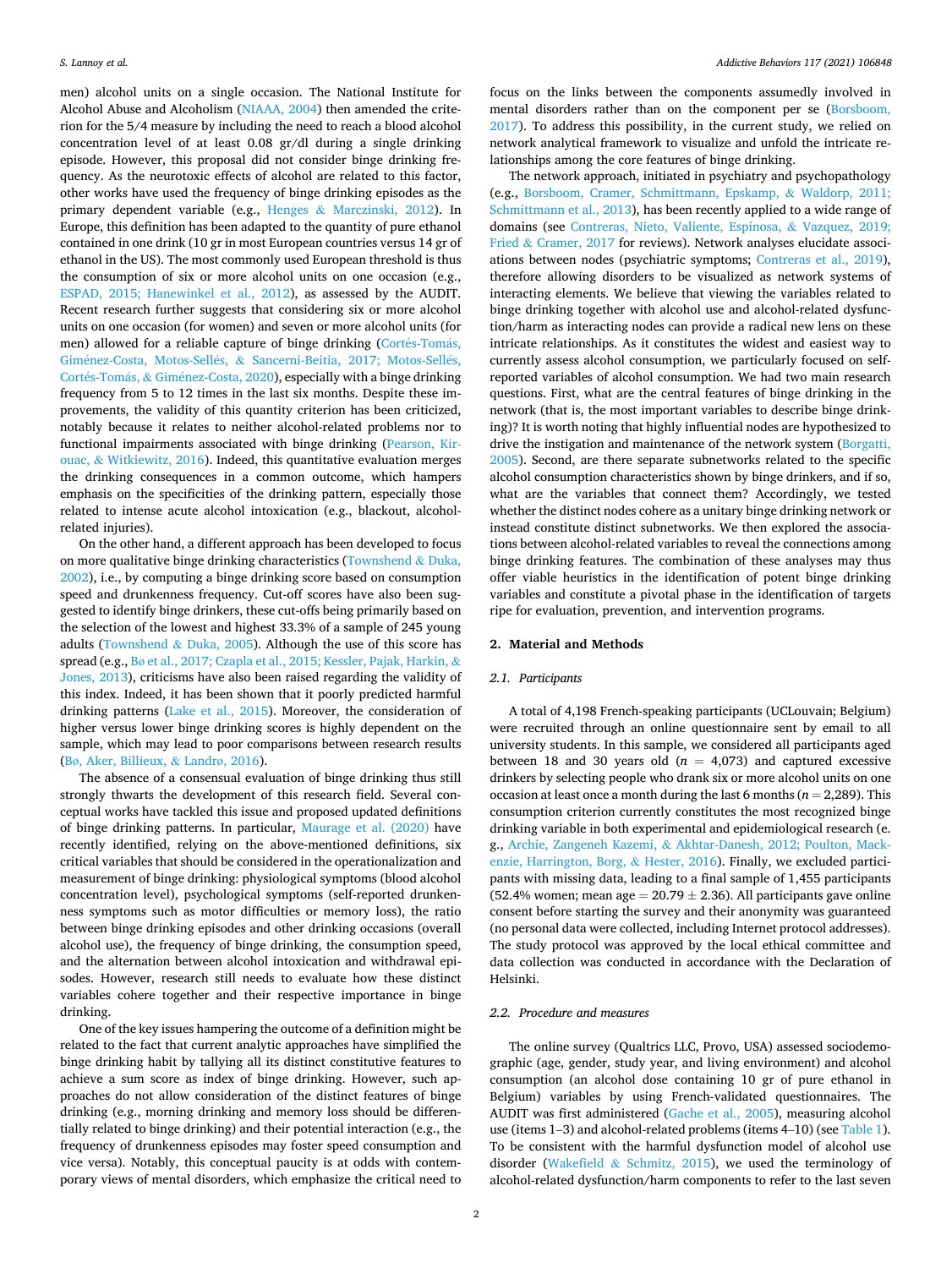## <span id="page-2-0"></span>**Table 1**

|  | Descriptive characteristics of the sample $(n = 1,455)$ . |  |  |  |  |
|--|-----------------------------------------------------------|--|--|--|--|
|--|-----------------------------------------------------------|--|--|--|--|

| Variable                                          |              | Value         |  |  |
|---------------------------------------------------|--------------|---------------|--|--|
| Demographic measures                              |              |               |  |  |
| Age (mean, SD)                                    | 20.79 (2.36) |               |  |  |
| Gender ratio (percentage; female/male)            | 52.4/47.6    |               |  |  |
| Study years (percentage)                          |              |               |  |  |
| First university year                             | 35.8         |               |  |  |
| Second university year                            | 13.9         |               |  |  |
| Third university year                             | 14.1         |               |  |  |
| Fourth university year                            | 18.9         |               |  |  |
| Fifth university year                             | 14.1         |               |  |  |
| Higher than fifth university year <sup>1</sup>    | 3.3          |               |  |  |
| Living environment (percentage)                   |              |               |  |  |
| Alone                                             | 4.8          |               |  |  |
| With parents                                      | 30.8         |               |  |  |
| With other people outside the university campus   | 8.5          |               |  |  |
| With other people on the university campus        | 50.2         |               |  |  |
| With partner                                      | 4.6          |               |  |  |
| Other                                             | 1.0          |               |  |  |
| Alcohol consumption measures                      | Range        | Mean (SD)     |  |  |
| Alcohol Use Disorders Identification Test (AUDIT) | $3 - 34$     | 13.94 (5.91)  |  |  |
| 1. Drinking frequency                             | $1 - 4$      | 2.90(0.68)    |  |  |
| 2. Drinking intensity                             | $0 - 4$      | 1.91(1.35)    |  |  |
| 3. Drinking six or more alcohol units             | $2 - 4$      | 2.77(0.64)    |  |  |
| 4. Inability to stop drinking                     | $0 - 4$      | 0.92(1.14)    |  |  |
| 5. Inability to do what is expected               | $0 - 4$      | 1.31(1.11)    |  |  |
| 6. Drinking in the morning                        | $0 - 4$      | 0.12(0.44)    |  |  |
| 7. Guiltiness                                     | $0 - 4$      | 1.12(0.93)    |  |  |
| 8. Inability to remember                          | $0 - 4$      | 1.19(1.03)    |  |  |
| 9. Injuries                                       | $0 - 4$      | 1.11(1.59)    |  |  |
| 10. Worries of relatives or doctors               | $0 - 4$      | 0.58(1.34)    |  |  |
| Consumption speed                                 | $0.33 - 7$   | 2.81(1.27)    |  |  |
| Number of times drunk (last 6 months)             | $0 - 140$    | 12.67 (18.12) |  |  |
| Number of times completely drunk (last 6 months)  | $0 - 130$    | 4.13 (10.43)  |  |  |
| Percentage of drunkenness (last 6 months)         | $0 - 100$    | 14.23 (18.08) |  |  |

*Note.* 1 Higher than fifth university year comprised people still affiliated with the university because of enrolment in a complementary Master or PhD program.

AUDIT items. Binge drinking was then assessed with additional items ([Townshend](#page-5-0) & Duka, 2002) that measured consumption speed (i.e., number of drinks per hour from one drink in 3 h to seven drinks per hour), the number of times participants had been drunk or completely drunk, and the percentage of drunkenness in the last 6 months (i.e., selfreported open answers). According to previous research on acute alcohol consumption ([Gilbertson, Ceballos, Prather,](#page-5-0) & Nixon, 2009; Hoffman & [Nixon, 2015\)](#page-5-0), we aimed to identify two subjective levels of drunkenness, related to distinct behavioral and subjective consequences, by asking the following questions: (1) How many times have you been *drunk* in the past 6 months? (being drunk refers to loss of coordination, impaired self-control, nausea, or inability to speak clearly), (2) How many times have you been *completely drunk* in the past 6 months? (being completely drunk refers to loss of consciousness, vomiting, inability to remember what happened, or alcoholic coma). The deidentified data have been made available via the Open Science Framework (OSF) at [https://osf.io/vmf83/.](https://osf.io/vmf83/)

# *2.3. Statistical analyses*

## *2.3.1. Preliminary analyses and sample description*

To support the exclusion of participants with missing data, we performed comparisons between students with no missing data and students with missing data on demographic and alcohol-related variables (supplementary analyses available on the OSF at [https://osf.](https://osf.io/vmf83/)  [io/vmf83/\)](https://osf.io/vmf83/). Descriptive statistics were also performed on personal and alcohol-related variables.

### *2.3.2. Network analysis*

The R code for network analysis has been made available on the OSF ([https://osf/vmd83/\)](https://osf.io/vmf83/).

*Network estimation.* We estimated the network by using a Gaussian graphical model ([Epskamp, Borsboom,](#page-5-0) & Fried, 2018) with a nonparanormal transformation [\(Liu, Han, Yuan, Lafferty,](#page-5-0) & Wasserman, [2012\)](#page-5-0). In this network, edges signify conditional independence relationships among nodes (i.e., alcohol-related variables), while controlling for the effects of all other nodes (Epskamp & [Fried, 2016\)](#page-5-0). Blue lines represent positive associations between nodes, whereas red lines represent negative associations. The accuracy and stability of our network estimates were tested [\(Epskamp et al., 2018](#page-5-0)) and results were interpreted according to the model's accuracy check.

*Expected influence centrality*. To quantify the importance of each node in the entire network, we computed expected influence centrality ([Robinaugh, Millner,](#page-5-0) & McNally, 2016). The expected influence of a node is the sum of the edge weights incident to a given node, including positive and negative values. Higher expected influence values indicate greater centrality (i.e., greater importance in the network). We performed bootstrap difference tests to investigate whether some nodes were significantly more important than others for expected influence centrality ([Epskamp et al., 2018](#page-5-0)).

*Community detection*. As in prior network research (e.g., [Bernstein,](#page-4-0)  Heeren, & [McNally, 2019; Heeren, Bernstein,](#page-4-0) & McNally, 2018) we tested whether the different variables cohere as one or multiple subnetworks. To do so, we implemented the spinglass algorithm, a modularity-based community detection algorithm suitable for uncovering the structure of relatively small networks with negative edge values (Traag & [Bruggeman, 2009](#page-5-0)). This analysis allows identification of the number of edges in groups of nodes through the modularity (i.e., the number of edges within groups minus the expected number of edges in a comparable network shaped by randomly positioned edges; [New](#page-5-0)[man, 2006\)](#page-5-0).

*Bridge expected influence*. As in previous studies ([Blanchard et al.,](#page-4-0)  [2021; Bernstein, Heeren,](#page-4-0) & McNally, 2019), we identified important nodes that serve as bridges (connections) between the resultant subnetworks by computing the bridge expected influence. This index is the sum of the edge weights connecting a given node to all nodes in the other subnetworks. It allows identification of nodes that, when activated, are most likely to activate nearby subnetworks ([Jones, Ma,](#page-5-0) & McNally, [2019\)](#page-5-0). Bootstrap difference tests were performed to compare nodes for bridge expected influence ([Epskamp et al., 2018](#page-5-0)).

## **3. Results**

# *3.1. Sample description*

Results are described in Table 1. Preliminary analyses supported the reliability of including the subsample of participants with no missing data in the current study. No differences were observed between this sample and that observed for participants with missing data (see OSF for supplementary analyses: [https://osf/vmd83/](https://osf.io/vmf83/)).

## *3.2. Network analysis*

*Network estimation and expected influence centrality*. The resulting Gaussian graphical model is depicted in [Fig. 1.](#page-3-0) To determine the importance of each node, we investigated whether nodes significantly differ in node expected influence centrality ([Fig. 2\)](#page-3-0). Results showed that being drunk had the highest centrality in the network (1.50), followed by the consumption of six or more alcohol units on one occasion (1.20), the inability to remember what happened during drinking episodes (1.00), and being completely drunk (1.00). These last three nodes did not differ significantly.

*Community detection analysis*. Three distinct subnetworks were identified in the binge drinking network [\(Fig. 1\)](#page-3-0): the first relates to alcohol use (AUDIT 1-3) and consumption speed, the second includes variables related to drunkenness (being drunk, completely drunk, and percentage of drunkenness), and the third relates to dysfunction/harm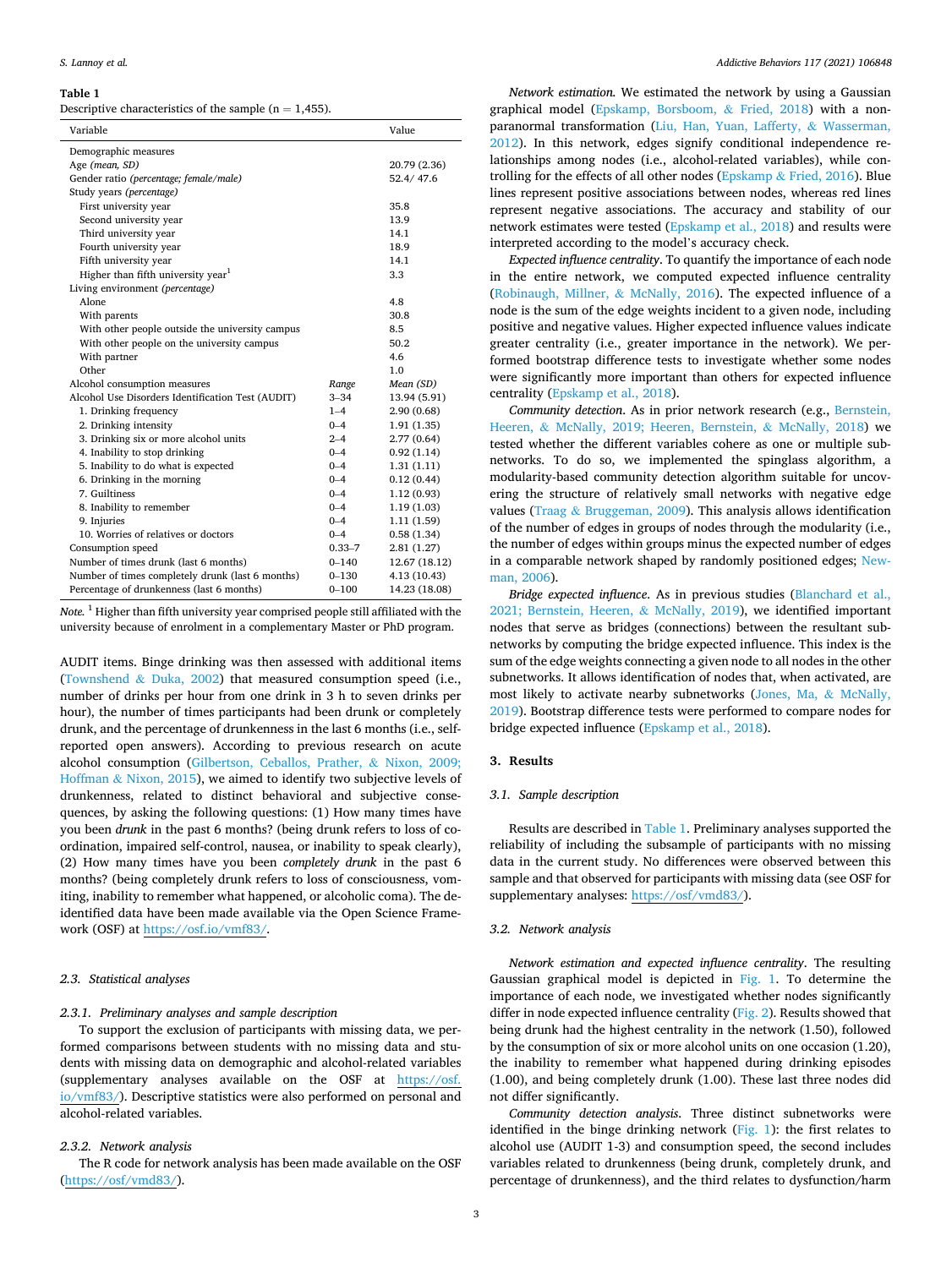<span id="page-3-0"></span>

**Fig. 1.** This figure depicts three distinct clusters: alcohol consumption in red, drunkenness in yellow, and dysfunction/harm components in blue. Blue lines indicate positive relationships between nodes, whereas red lines indicate negative relationships. The thickness of the line represents the strength of the association between nodes. Drunk  $=$  frequency of episodes in which participants have been drunk in the last 6 months, C\_Drunk = frequency of episodes in which participants have been completely drunk in the last 6 months, P\_Drunk = percentage of drunkenness episodes in the last 6 months. For a description of AUDIT items, see [Table 1.](#page-2-0) (For interpretation of the references to colour in this figure legend, the reader is referred to the web version of this article.)



**Fig. 2.** This figure depicts expected influence centrality. Bootstrapped estimates are shown on the diagonal and comparisons between nodes on each part of the diagonal. Dark cases mean significant differences between two nodes (at the  $0.05$  level). Drunk = frequency of episodes in which participants have been drunk in the last 6 months, C\_Drunk = frequency of episodes in which participants have been completely drunk in the last 6 months, P\_Drunk = percentage of drunkenness episodes in the last 6 months. For a description of AUDIT items, see [Table 1.](#page-2-0)

components (AUDIT 4–10).

*Bridge expected influence.* Three nodes were identified as bridge items, i.e., serving as connections between the different subnetworks (i.e., alcohol use, drunkenness, and dysfunction/harm): being drunk, the inability to remember what happened during drinking episodes (AUDIT 8), and being completely drunk (bridge expected influence values of 0.65, 0.65, and 0.58, respectively; see Fig. 3). Results thus underlined these variables as consolidating associations among all alcohol variables in the binge drinking network.

#### **4. Discussion**

In this study, we capitalized on existing binge drinking definitions to identify the constitutive features of binge drinking via network analysis. This data-driven approach has recently brought important benefits to the conceptualization of mental disorders [\(Borsboom, 2017](#page-4-0)). Given the absence of a consistent and commonly accepted definition of binge



**Fig. 3.** This figure depicts bridge expected influence. Bootstrapped estimates are shown on the diagonal and comparisons between nodes on each part of the diagonal. Dark cases mean significant differences between two nodes (at the  $0.05$  level). Drunk = frequency of episodes in which participants have been drunk in the last 6 months,  $C$  Drunk = frequency of episodes in which participants have been completely drunk in the last 6 months, P\_Drunk = percentage of drunkenness episodes in the last 6 months. For a description of AUDIT items, see [Table 1.](#page-2-0)

drinking, the application of network analysis to binge drinking habits may further clarify this field. We simultaneously considered classic selfreported approaches to binge drinking measures, namely those based on global alcohol-related components (i.e., alcohol consumption frequency/intensity and consequences) and those based on specific binge drinking variables (i.e., consumption of six or more alcohol units, drunkenness, and consumption speed). We selected a sample of excessive drinkers among university students, according to dominant binge drinking criteria (i.e., drinking six or more alcohol units on one occasion, at least once a month) to reliably identify the core features of binge drinking and improve its definition. Overall, our results showed the importance of subjective feelings and consequences of alcohol intoxication (drunkenness and blackout features) and provided a modest support for the six-unit threshold to define binge drinking.

In particular, we found that the network of binge drinking includes three distinct subnetworks: alcohol use, drunkenness, and dysfunction/ harm components. Perhaps the most striking result was that drunkenness frequency emerged as the most influential node in both the entire network (i.e., expected influence) and in connecting the different communities together (i.e., bridge expected influence). This observation is at odds with previous binge drinking research (e.g., epidemiological studies; Johnson, Lee, Vinson, & [Seale, 2013; Kanny, Liu, Brewer,](#page-5-0) & Lu, [2013\)](#page-5-0), which mainly focused on the quantitative definition of binge drinking. However, it reinforces consideration of more qualitative aspects as proposed by [Townshend and Duka \(2002\)](#page-5-0), who stated that binge drinking should not be defined according to alcohol consumption quantity/frequency, but rather to its specific features when compared with other alcohol consumption patterns. According to this proposal, binge drinking consists in intensive alcohol drinking to rapidly reach drunkenness. Drunkenness seeking has been largely shown in young people ([Kuntsche et al., 2011; Morean et al., 2014\)](#page-5-0). Here, drunkenness is clearly identified as the most important binge drinking feature. This result is likewise supported by the observed associations between being drunk and dysfunction/harm components (see Fig. 1). The only component not related to drunkenness was "morning drinking", which is consistent with the assumption that binge drinking is not an indicator of severe alcohol use disorder ([Baggio, Dupuis, Iglesias,](#page-4-0) & Daeppen, 2015; Rolland & [Naassila, 2017](#page-4-0)) and contributes to counter previous concerns regarding the lack of construct validity of binge drinking definitions and the doubts related to its distinction from other excessive consumption patterns [\(Pearson et al., 2016](#page-5-0)). Specifically, regarding dysfunction/ harm components, the inability to remember what happened during drinking episodes was identified as both a bridge item and a central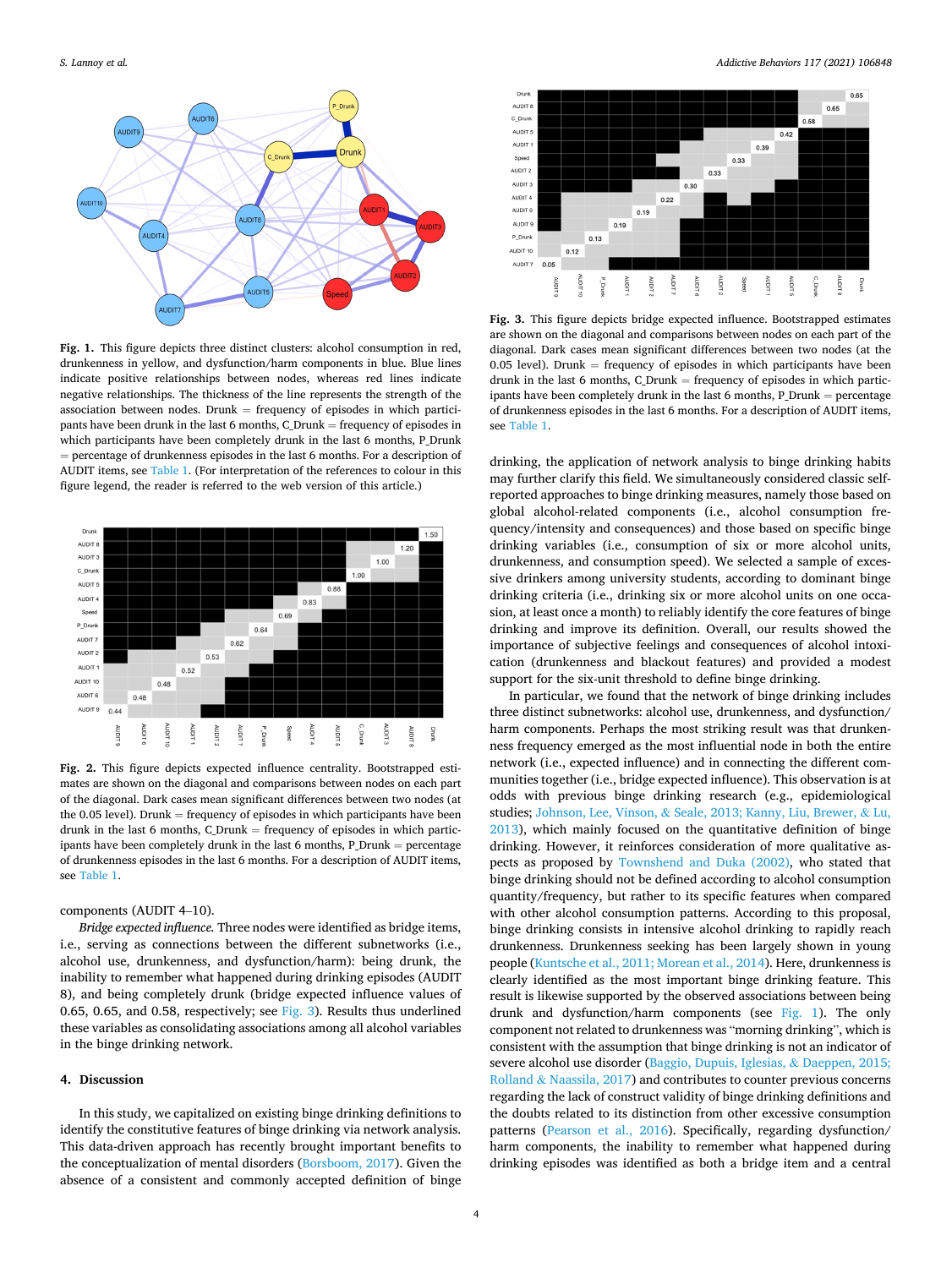<span id="page-4-0"></span>node. This finding supports the proposal that blackouts constitute a specific consequence of drunkenness and a core variable in binge drinking (e.g., [Labhart, Livingston, Engels,](#page-5-0) & Kuntsche, 2018; Wom[bacher, Matig, Sheff,](#page-5-0) & Scott, 2019) and dovetails with the appearance of cognitive and cerebral impairments (Hermens & [Lagopoulos, 2018\)](#page-5-0).

Moreover, although the six-unit threshold is supported in the expected influence centrality (as were the inability to remember and being completely drunk), results of the network analysis question the usefulness of this widely used threshold. This cut-off is currently considered standard in most binge drinking research ([ESPAD, 2015](#page-5-0)), yet some studies rather combine consumption speed and frequency of binge drinking episodes to offer a reliable definition ([Lopez-Caneda et al.,](#page-5-0)  [2013; Poulton et al., 2016\)](#page-5-0). However, the six-unit threshold does not appear to be dominant in the current binge drinking network. Indeed, our results support the importance of the quantity of alcohol use (i.e., to reach drunkenness episodes) but not the cut-off of six drinks, even in a subsample of participants selected according to this criterion. This observation, together with the lack of support for the consumption speed variable, underlines the need to adjust currently used operationalization and measurement of binge-drinking pattern. Another finding that may appear surprising is the negative association between the frequency and quantity items of the AUDIT. This may, in fact, be related to the binge drinking population and reflect the tendency to drink intensively but irregularly (not frequently).

The results of this study invite to the incorporation of subjective drunkenness states in the definition and assessment of binge drinking. Future studies should replicate the present results in different samples and offer support through temporal network analyses of intensive longitudinal designs and instantaneous evaluations of alcohol consumption (e.g., Ecological Sampling Methods; Aalbers et al., 2019). Studies should further elucidate the relations between binge drinking and drunkenness (e.g., respective influences of drunkenness/abstinence cycle and drunkenness intensity), as well as the role played by drinking frequency (e.g., regarding cognitive and brain dysfunctions). Importantly, as this study focused on self-reported measures, the evaluation of drunkenness remains subjective and should be improved in future research. An interesting perspective could be to rely on objective measures of binge drinking (evaluation of Blood Alcohol Concentration; [Maurage et al.,](#page-5-0)  [2020\)](#page-5-0). Future studies are also necessary to test the relevance of distinguishing the subjective states of being drunk and completely drunk.

On the other hand, the data-driven analysis conducted here allows refinement of the binge drinking definition. More precisely, our findings suggest that (1) a tailored approach that focuses on binge drinking specificities is better than a quantitative perspective that focuses merely on global alcohol consumption, (2) drunkenness is a core feature of binge drinking and blackout is a central consequence of this habit, and (3) the consumption of six or more alcohol units on one occasion appears to be an insufficient index to define binge drinking. For a more accurate and consistent binge drinking definition, our results thus call for consideration of drunkenness features together with alcohol use frequency and intensity. Drunkenness is identified as a core variable in the binge drinking network; combining it with more quantitative alcohol use variables will be necessary to define specific thresholds in order to characterize binge drinking according to age, gender, potential confounders (e.g., tolerance to alcohol effects; [Sarala et al., 2019\)](#page-5-0), and specific consequences (i.e., inability to remember). One way to go further in this direction could be to revise the initial proposal made by [Townshend and Duka \(2002\)](#page-5-0) by offering a binge drinking score that considers drunkenness and alcohol use frequency/quantity and is weighted according to the strength values identified in the binge drinking network. Previous studies have indeed supported the predictive validity of weighting psychological symptoms on the basis of centrality values in network analysis (Boschloo, van Borkulo, Borsboom, & Schoevers, 2016), this approach could be particularly useful to offer a revised binge drinking score.

## **5. Contributors**

SL, PM, and JB were responsible for the research implementation and acquisition. SL, SB, and JB design the current study and all authors participated in its construction. SL conducted literature searches and provided summaries of previous research studies. SB performed the statistical analysis, AH provided critical insights on the statistical analysis. SL wrote the first draft of the manuscript and all authors contributed to and have approved the final manuscript.

#### **6. Role of funding sources**

Severine Lannoy is supported by the Belgian American Educational Foundation (BAEF). This research was supported by the Belgian Fund for Scientific Research (F.R.S.-FNRS, Belgium). These funds did not exert any editorial direction or censorship on any part of this article.

## **Declaration of Competing Interest**

The authors declare that they have no known competing financial interests or personal relationships that could have appeared to influence the work reported in this paper.

#### **References**

- Aalbers, G., McNally, R. J., Heeren, A., de Wit, S., & Fried, E. I. (2019). Social media and depression symptoms: A network perspective. *Journal of Experimental Psychology: General, 148*(8), 1454–1462. [https://doi.org/10.1037/xge0000528.](https://doi.org/10.1037/xge0000528)
- Archie, S., Zangeneh Kazemi, A., & Akhtar-Danesh, N. (2012). Concurrent binge drinking and depression among Canadian youth: Prevalence, patterns, and suicidality. *Alcohol, 46*(2), 165–172. <https://doi.org/10.1016/j.alcohol.2011.07.001>.
- Babor, T. F., & Higgins-Biddle, J. C. (2001). Brief intervention for hazardous and harmful drinking: a manual for use in primary care.
- Baggio, S., Dupuis, M., Iglesias, K., & Daeppen, J.-B. (2015). Independent and combined associations of risky single-occasion drinking and drinking volume with alcohol use disorder: Evidence from a sample of young Swiss men. *Drug and Alcohol Dependence, 154*, 260–263. <https://doi.org/10.1016/j.drugalcdep.2015.07.008>.
- Bernstein, E. E., Heeren, A., & McNally, R. J. (2019). Reexamining trait rumination as a system of repetitive negative thoughts: A network analysis. *Journal of Behavior Therapy and Experimental Psychiatry, 63*, 21–27. [https://doi.org/10.1016/j.](https://doi.org/10.1016/j.jbtep.2018.12.005) [jbtep.2018.12.005](https://doi.org/10.1016/j.jbtep.2018.12.005).
- Blanchard, M. A., Roskam, I., Mikolajczak, M., & Heeren, A. (2021). A network approach to parental burnout. *Child Abuse & Neglect, 111*, 104826. [https://doi.org/10.1016/j.](https://doi.org/10.1016/j.chiabu.2020.104826)  [chiabu.2020.104826.](https://doi.org/10.1016/j.chiabu.2020.104826)
- Bø, R., Aker, M., Billieux, J., & Landrø, N. I. (2016). Binge drinkers are fast, able to stop but they fail to adjust. *Journal of the International Neuropsychological Society, 22*(1), 38–46. [https://doi.org/10.1017/S1355617715001204.](https://doi.org/10.1017/S1355617715001204)
- Bø, R., Billieux, J., Gjerde, L. C., Eilertsen, E. M., & Landrø, N. I. (2017). Do executive functions predict binge-drinking patterns? evidence from a longitudinal study in young adulthood. *Frontiers in Psychology, 08*. [https://doi.org/10.3389/](https://doi.org/10.3389/fpsyg.2017.00489)  [fpsyg.2017.00489](https://doi.org/10.3389/fpsyg.2017.00489).
- Bonomo, Y. A., Bowes, G., Coffey, C., Carlin, J. B., & Patton, G. C. (2004). Teenage drinking and the onset of alcohol dependence: A cohort study over seven years. *Addiction, 99*(12), 1520–1528. [https://doi.org/10.1111/j.1360-0443.2004.00846.x.](https://doi.org/10.1111/j.1360-0443.2004.00846.x)
- Borgatti, S. P. (2005). Centrality and network flow. *Social Networks, 27*(1), 55–71. [https://doi.org/10.1016/j.socnet.2004.11.008.](https://doi.org/10.1016/j.socnet.2004.11.008)
- Borsboom, D. (2017). A network theory of mental disorders. *World Psychiatry, 16*(1), 5–13.<https://doi.org/10.1002/wps.20375>.
- Borsboom, D., Cramer, A. O. J., Schmittmann, V. D., Epskamp, S., Waldorp, L. J., & Tractenberg, R. E. (2011). The small world of psychopathology. *PLoS ONE, 6*(11), e27407. <https://doi.org/10.1371/journal.pone.0027407>.
- Boschloo, L., van Borkulo, C. D., Borsboom, D., & Schoevers, R. A. (2016). A prospective study on how symptoms in a network predict the onset of depression. *Psychotherapy and Psychosomatics, 85*(3), 183–184. [https://doi.org/10.1159/000442001.](https://doi.org/10.1159/000442001)
- Carbia, C., López-Caneda, E., Corral, M., & Cadaveira, F. (2018). A systematic review of neuropsychological studies involving young binge drinkers. *Neuroscience & Biobehavioral Reviews, 90*, 332–349. [https://doi.org/10.1016/j.](https://doi.org/10.1016/j.neubiorev.2018.04.013) [neubiorev.2018.04.013](https://doi.org/10.1016/j.neubiorev.2018.04.013).
- Contreras, A., Nieto, I., Valiente, C., Espinosa, R., & Vazquez, C. (2019). The study of psychopathology from the network analysis perspective: A systematic review. *Psychotherapy and Psychosomatics, 88*(2), 71–83. [https://doi.org/10.1159/](https://doi.org/10.1159/000497425) [000497425.](https://doi.org/10.1159/000497425)
- Cortés-Tomás, M.-R., Giménez-Costa, J.-A., Motos-Sellés, P., & Sancerni-Beitia, M.-D. (2017). Revision of AUDIT consumption items to improve the screening of youth binge drinking. *Frontiers in Psychology, 8*, 910. [https://doi.org/10.3389/](https://doi.org/10.3389/fpsyg.2017.00910)  [fpsyg.2017.00910](https://doi.org/10.3389/fpsyg.2017.00910).